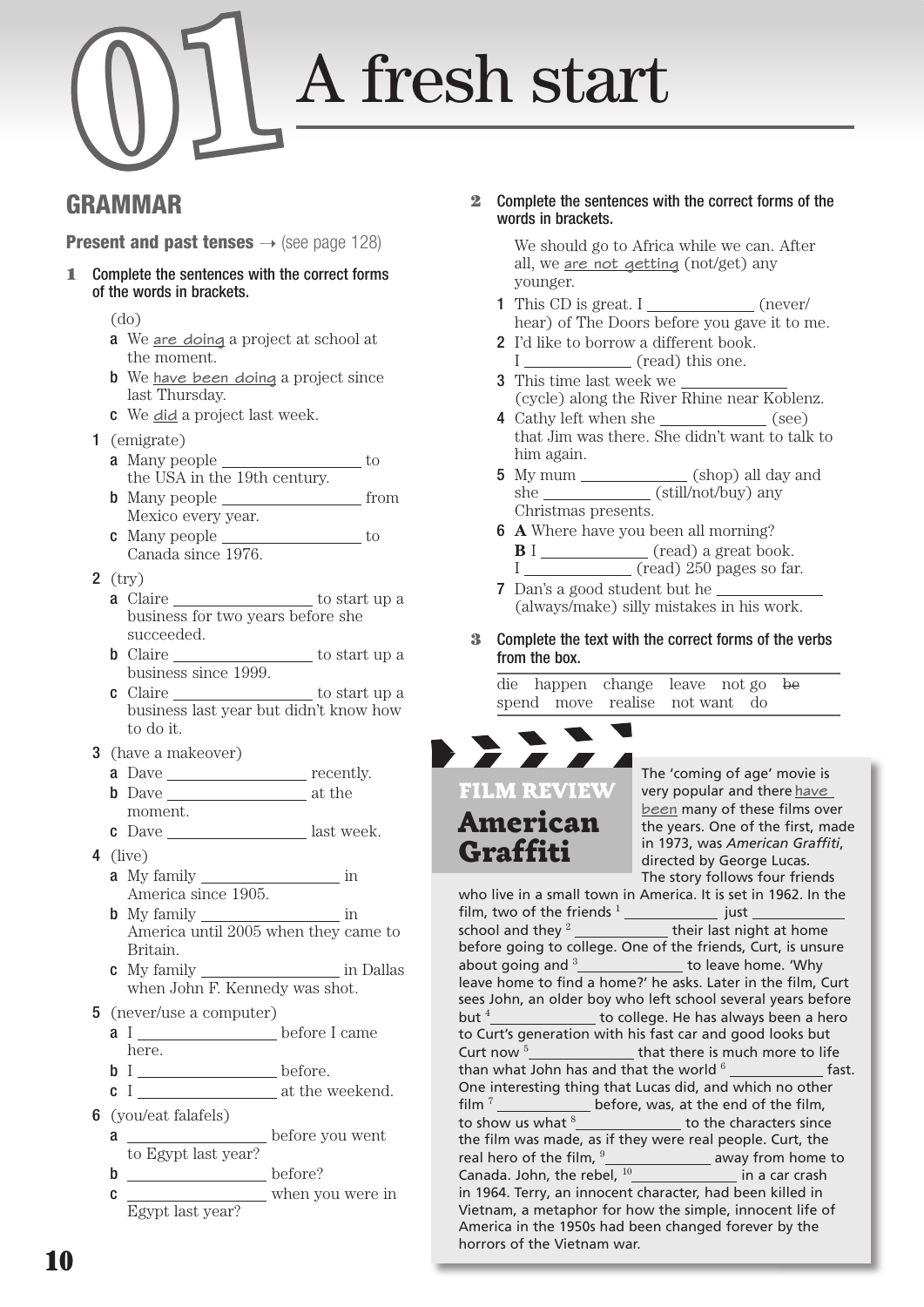I \_\_\_ an interview last week. I<sup>1</sup> \_\_\_ to hear if I've got the job but I don't think I will.

 I <sup>2</sup>nervous about the interview as soon as I got the letter telling me about it. I <sup>3</sup>lots of interviews in my life but I always <sup>4</sup>nervous. To make things worse, while I <sup>5</sup>to the place where the interview was, a car  $^6$   $\_\_\_$  past and splashed me. When I arrived, I sat in reception and tried to dry my trousers. I<sup>7</sup> \_\_\_ there for about five minutes, talking angrily to myself, when I noticed the interviewer watching me. He was very nice and friendly but it wasn't the best interview  $\mathrm{I}$   $^8$   $\_\_\_\_\,.$  Next time I have an interview, I'll take a taxi.

|   | <b>a</b> lhad               | <b>c</b> have had          |
|---|-----------------------------|----------------------------|
|   | <b>b</b> had had            | <b>d</b> was having        |
|   | <b>1 a</b> still wait       | <b>c</b> was still waiting |
|   | <b>b</b> have still waiting | <b>d</b> am still waiting  |
|   | <b>2 a</b> have been        | <b>C</b> was               |
|   | <b>b</b> had been           | d am                       |
|   | <b>3 a</b> have had         | <b>c</b> had had           |
|   | <b>b</b> had                | <b>d</b> was having        |
|   | 4 <b>a</b> have got         | <b>C</b> got               |
|   | <b>b</b> get                | <b>d</b> was getting       |
|   | <b>5 a</b> had walked       | <b>c</b> walked            |
|   | <b>b</b> was walking        | <b>d</b> have been walking |
|   | <b>6</b> a had driven       | <b>c</b> drove             |
|   | <b>b</b> has driven         | <b>d</b> was driving       |
| 7 | a was                       | <b>c</b> have been         |
|   | <b>b</b> had been           | d am                       |
|   | <b>8 a</b> had ever had     | <b>c</b> was ever having   |
|   | <b>b</b> ever had           | <b>d</b> have ever had     |
|   |                             |                            |

#### 5 Complete the sentences using the words in capital letters so that the meaning is the same as in the original sentences.

I have never seen such a good film. HAVE It's the best film I have ever seen.

- 1 The last time he was here was three years ago. BEEN He <u>example three</u> years.
- 2 Last week was the first time she had ever eaten Indian food. NEVER She before last week.
- 3 We started working here in 1998. BEEN We 1998.
- 4 They went for a walk in the rain. WAS It they went for a walk.
- 5 I haven't seen John since my birthday. WAS The last time on my birthday.

#### 4 Choose the correct answers. 6 Complete the text with one word in each gap.

|                  | ŧЭ                                                                                                                                                                                                                                                                                                                                                                                                                                                                                                                                                                                                                                                               |
|------------------|------------------------------------------------------------------------------------------------------------------------------------------------------------------------------------------------------------------------------------------------------------------------------------------------------------------------------------------------------------------------------------------------------------------------------------------------------------------------------------------------------------------------------------------------------------------------------------------------------------------------------------------------------------------|
|                  | newcountrynewschool.blog.com                                                                                                                                                                                                                                                                                                                                                                                                                                                                                                                                                                                                                                     |
| pietor's         | Not so bad!                                                                                                                                                                                                                                                                                                                                                                                                                                                                                                                                                                                                                                                      |
| BLOG             | My first day at an English school today and I've<br>been waiting impatiently to start this blog. I hope<br>some of you back home <sup>1</sup>                                                                                                                                                                                                                                                                                                                                                                                                                                                                                                                    |
| <b>BLOG HOME</b> | reading this! We arrived $2$                                                                                                                                                                                                                                                                                                                                                                                                                                                                                                                                                                                                                                     |
| <b>ABOUT</b>     | England last week - I can't believe I've only                                                                                                                                                                                                                                                                                                                                                                                                                                                                                                                                                                                                                    |
| <b>EMAIL ME</b>  | as if I've been here $4$ _______________________ ages!                                                                                                                                                                                                                                                                                                                                                                                                                                                                                                                                                                                                           |
|                  | worry about<br>I didn't have <sup>5</sup>                                                                                                                                                                                                                                                                                                                                                                                                                                                                                                                                                                                                                        |
|                  | which school to choose. In England you go to<br>the school nearest your house. <sup>6</sup>                                                                                                                                                                                                                                                                                                                                                                                                                                                                                                                                                                      |
|                  | you know that houses near a good school can<br>cost 50% more than houses two streets away<br>nearer to a poor school? Strange, eh? Of course,<br>I did <sup>7</sup> <sub>_________________________ have a school uniform so</sub><br>18<br>to get one. We went into the<br>town centre a couple of days ago to buy it.<br>Black jacket, black trousers, white shirt and red<br>and yellow tie. I'll post a photo of it as soon as<br>I can.<br>at 9 o'clock in Britain<br>School <sup>9</sup><br>so this morning <sup>10</sup> ________________ nice and<br>relaxed because I'm used to starting school at<br>8 o'clock. Things got less relaxed when I arrived. |
| <b>Comments</b>  | At 9 o'clock people <sup>11</sup> _______________________ running<br>all over the place but, 5 minutes later, the<br>corridors were deserted – they $^{12}$<br>all disappeared. Luckily a teacher found me and<br>took me to my class.<br>Lessons weren't much different from back home<br>- but all in English. I've $^{13}$<br>spoken so much English in my life.<br>14<br>the other kids laugh at my<br>accent? No. In my class (twenty-six students)<br>there are fifteen who have a first language that<br>isn't English!                                                                                                                                   |
| $\bf{0}$         | I'll write more tomorrow if I get some comments.                                                                                                                                                                                                                                                                                                                                                                                                                                                                                                                                                                                                                 |



"YOUR MOTHER AND I FOUND OUT YOUVE BEEN BLOGGING. WE DON'T KNOW WHAT THAT MEANS, BUT WE'D LIKE YOU TO STOP."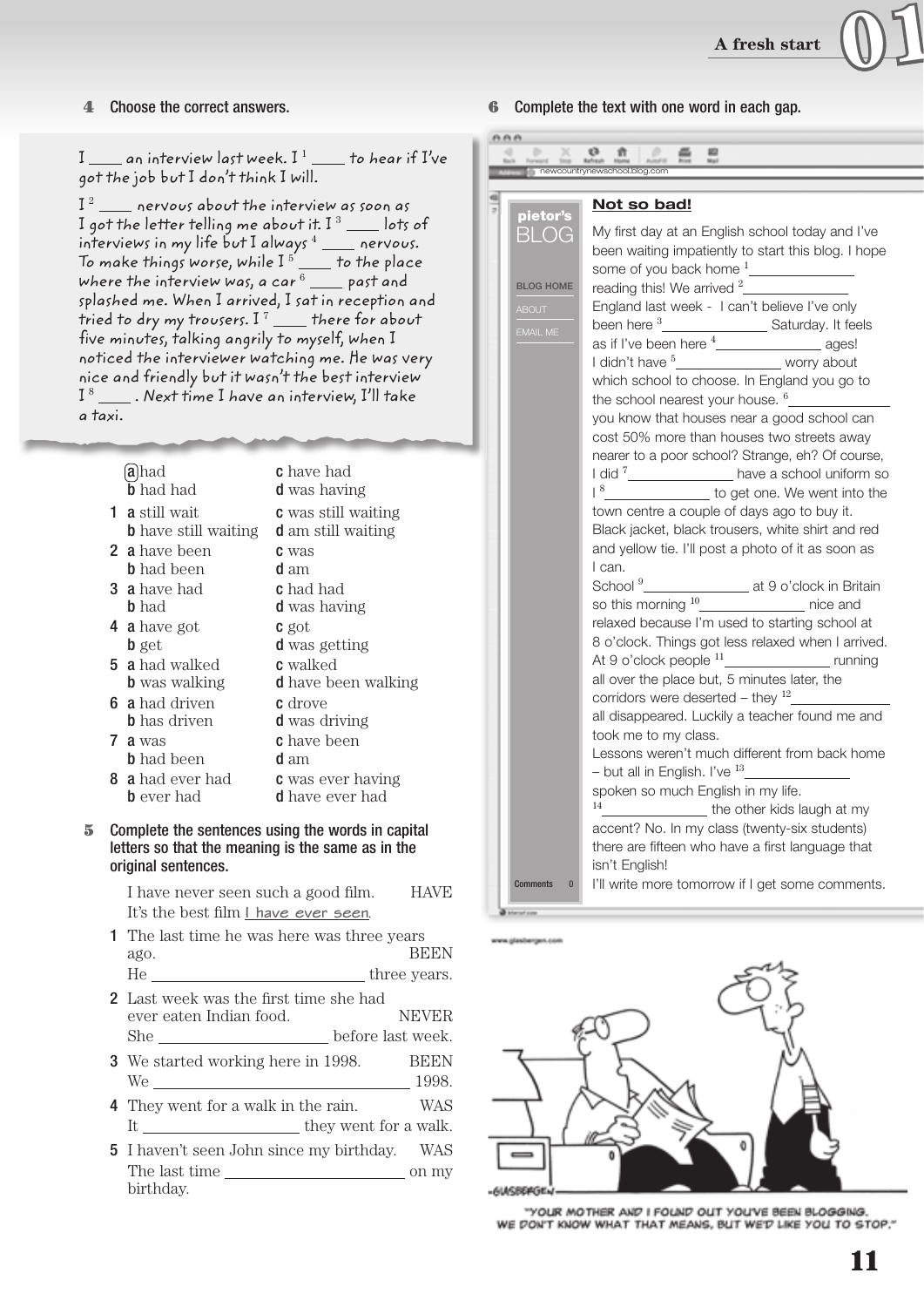# rEAdiNG

## 1 Read the text. What is the main idea of the article?

- a Not everyone can make a fresh start.
- b Fresh starts need careful planning.
- c Most people don't really understand what a fresh start is.

#### **2 T2** Read the text again. Are the statements true (T) or false (F)?

According to the article:

 1 After making a fresh start, old problems usually disappear.

 $\Box$ 

┓

- 2 Some people don't believe they can make a fresh start.
- 3 Some people don't make a fresh start because they like being unhappy.
- 4 A real fresh start has to be planned carefully.
- 5 Some people can be frightened of making a real fresh start.
- **6** The best way to find out about celebrities who have made a real fresh start is to look for information on the Internet.
- 7 Johnny Depp had always wanted to live in France.
- 8 Johnny Depp's fresh start has affected his personality and emotions.



# Make a real fresh start

Many of us are unhappy with our lives in some way. Perhaps we don't like something about our appearance or we would like to alter our personality in some way. Some people feel so strongly about the necessity for change that they try to make a fresh start and completely change their situation and lifestyle. However, many of these 'fresh starts' are unsuccessful. Despite everything, people don't really change and they soon face the same problems as before. So, is it possible to make a real, fresh start and, if so, how can we do it?

One expert, the author Guy Finley, has identified four stages that we need to go through before we can make a really successful and lasting fresh start. The first of these is to really believe it is possible. We must think positively and also be aware of what might prevent us from succeeding. Many people think it is impossible and give up before they even start.

The second stage is to really want to make a fresh start. A lot of people think they do but, in the end, they decide that it would involve too many changes. They know they are unhappy but feel this is better than entering a new and unknown world, even if they might be happier there.

The third point is rather surprising. Guy says that you can't plan to make a fresh start. Anything you want to happen and try to make happen is a product of your own personality and experience. In other words, it is a product of your past. To make a fresh start, you need to leave the past behind. So, making a fresh start isn't about going on a diet, ending a relationship or setting other goals. It's much more than that. You need to notice opportunities in life and take them. This is the third stage.

So, you've felt positively about the idea and believed it could actually happen, you really want to make a fresh start and leave your past behind and you are looking for new opportunities. What is the last stage? Perhaps less surprisingly, this is being willing to take risks. Some people may think that they have no control over their life if they don't make any plans for the future. Many people are too timid and afraid of real, lasting change because there is no way of knowing what will happen in the future. As Guy says, if you really do follow this process, you don't just get a fresh start but you get a life which is always fresh.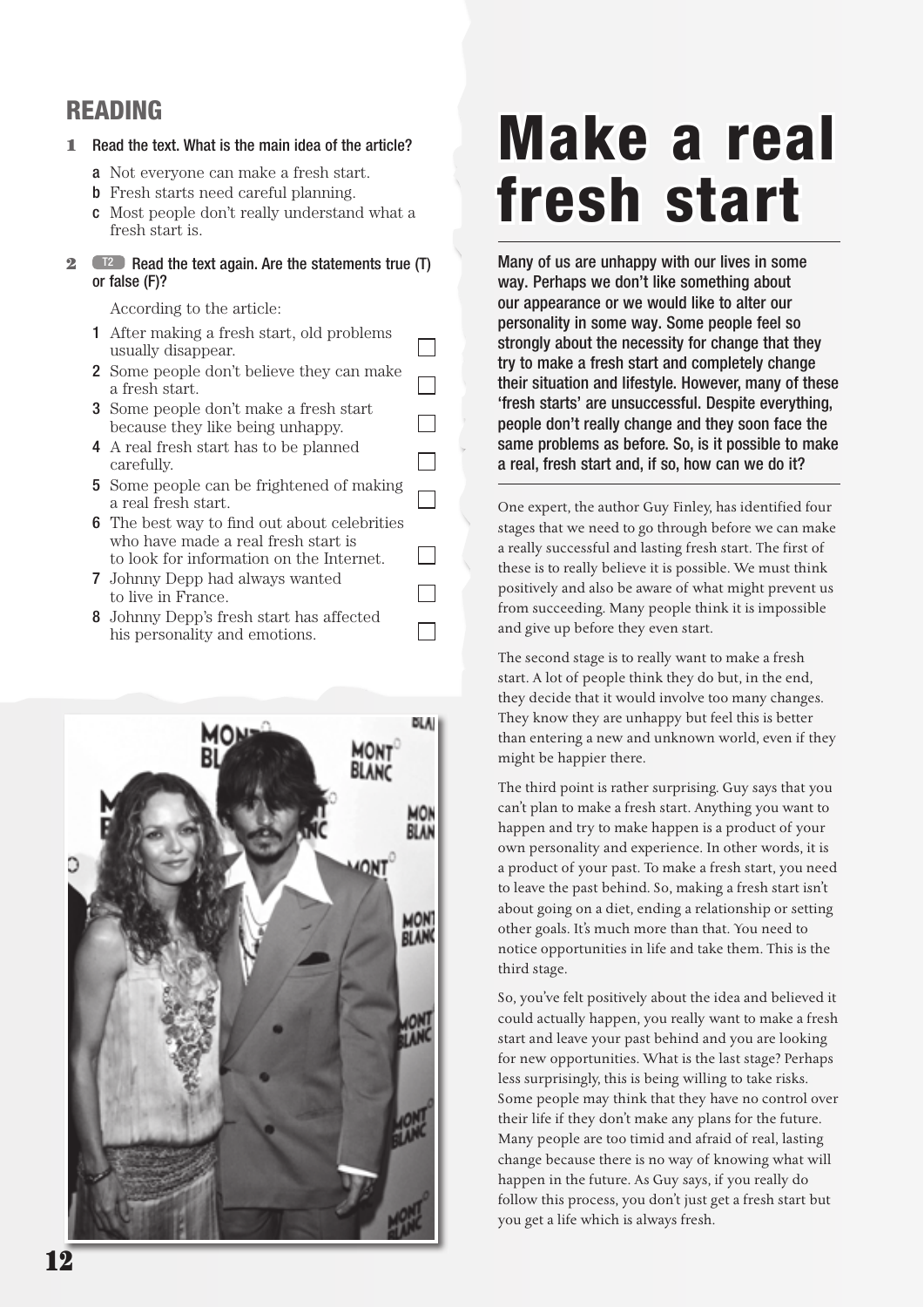

So, can we see an example of a real fresh start to see how it works in practice? If you type in 'celebrities + fresh start' on the Internet, you'll see stories of people changing their names, moving house, apologising to their husbands and wives for the terrible things they've done or heading for the nearest gym. As we have seen, none of these things are real fresh starts.

A better example is Johnny Depp. From a teenage recluse to an angry young man, Johnny Depp didn't seem truly happy despite the fame he had. He got married at the age of twenty and, after getting divorced, he had several relationships with actresses and models, always hopeful that each would be the 'real thing' but always becoming disillusioned. He was arrested twice, once for damaging a hotel room and once, in 1999, for fighting with paparazzi photographers. The same year, he started a new relationship with the French actress and singer Vanessa Paradis. The changes that have happened since were not planned. He moved to France to be with her and not because it was a place he had always wanted to live. Now, though, he prefers the simple life in France to the bright lights of Hollywood and he spends his free time growing grapes and producing wine. Although still a great actor and parttime musician, and still a non-conformist despite enormous success, he really did make a fresh start and is happier and more relaxed as a result.

So, if you really want to make a fresh start, it is possible. Anyone can do it if they really try. The only thing stopping them is their own fear of change.



#### 4 Read the definitions and find these words in the text.

- 1 The way a person lives, including the place they live in, the kind of job they do and the activities they enjoy.
- 2 The opposite of short-lived or temporary.
- **3** Not having courage or confidence.
- 4 Someone who chooses to live alone and does not like seeing or talking to other people.
- 5 Disappointed because you have lost your belief that someone is good or that an idea is right.
- 6 Someone who challenges the way of thinking or behaving accepted by most other people in their society or group.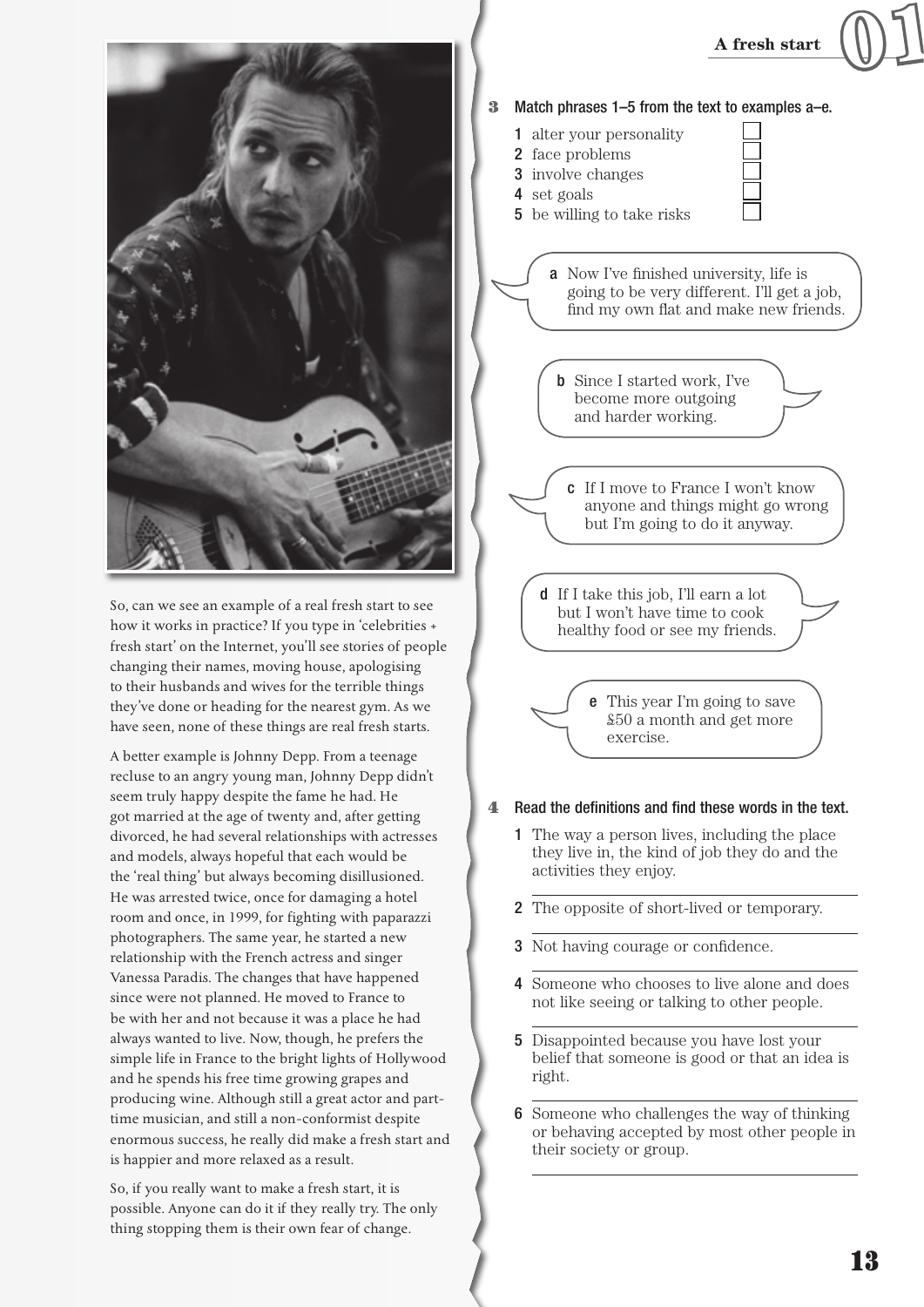# sPEAKiNG

1 **T3** Complete the phrases with one word in each gap. The first letter of each word is given. Decide if the phrases express strong agreement (SA), mild agreement (MA), strong disagreement (SD) or mild disagreement (MD).

| You're telling me!                         |  |
|--------------------------------------------|--|
| 1 You've got a $p$ _____________ there.    |  |
| 2 I don't $e_$ agree with that.            |  |
| <b>3</b> I'm not totally $c$               |  |
| 4 I have to <b>a_______</b> you've got     |  |
| a point.                                   |  |
| $5$ Yes, I s so.                           |  |
| 6 That's $e$ what I think.                 |  |
|                                            |  |
| 8 Ih_______ what you're saying but ____    |  |
| <b>9</b> True, I'd never $t$ of that.      |  |
| $10 \text{ A}$ !                           |  |
| 11 Frankly, that's $\mathbf{r}$ _________. |  |
| <b>12</b> That's a $\mathbf{v}$ point.     |  |

13 So, what's **w** with that?

#### 2 T<sup>4</sup> Choose the correct answers.

A I love ginger hair.

- $\frac{B\sqrt{S_0 d_0 I}}{N}$  *Nor do I. / You may be right.* It looks great.
- 1 A I'll go parachuting if you come too. B *Neither will I. / OK, fair enough. / What's wrong with that?*
- 2 A He doesn't look good. He's just a fashion victim.
	- B *Frankly, that's rubbish. / To be honest, I don't think that's true. / Spot on.* Those trousers are awful!
- 3 A I don't like scruffy people.
	- B *So do I. / Come on! / Neither do I.* They look terrible.
- 4 A I don't think Anne and Phil are wellmatched.
	- B *You may be right / You're not serious / So do I* but let's hope they are.
- 5 A Nose studs are very unfashionable. B *That's a valid point / To be honest, / I have to admit* I don't think that's true.
- 6 A I need to lose weight.
	- B *You're telling me. / Spot on. / Me too* . I can't get my trousers on.

# **WRITING** Description of a person

#### 1 Read the writing task and the description. Put the events a–g in the correct order.

 Describe somebody whose life changed after an unexpected event.

- a He started his own business.
- **b** He had lots of friends.
- c He has a spring in his step and a relaxing job.
- d He moved to London.
- e He was exhausted.
- f He met Julia on a train.
- g He left London.
- A My cousin, Arthur, was always a very outgoing, relaxed sort of person who loved sports and adventure. He had lots of friends at school and it was a real surprise when he moved to London to start his own business. It just didn't seem like the sort of life he would choose. Things soon started to go badly.
- B The business started having problems and Arthur was forced to work around the clock, day in and day out. When I visited him, he was exhausted and had lost a lot of weight. His hair was going grey and he rarely smiled even when we went out together in the evening.
- C Then, one day, as he was hurrying to work on the train, he met a girl, Julia, who he had known at school. They had both loved sailing and shared a similar sense of humour. It was like a light going on inside Arthur's head. By the time he got to work, he knew that his life was missing something very important.
- D That was six months ago and Arthur and Julia are now married and live in a small flat near the sea. The change in Arthur is amazing. There's a spring in his step again and his eyes sparkle with happiness. They aren't rich but Arthur has got a job which he enjoys and which leaves him free to relax in the evenings and at weekends. I'm sure the decision to leave London to be with Julia was the best decision he has ever made.

| __ |
|----|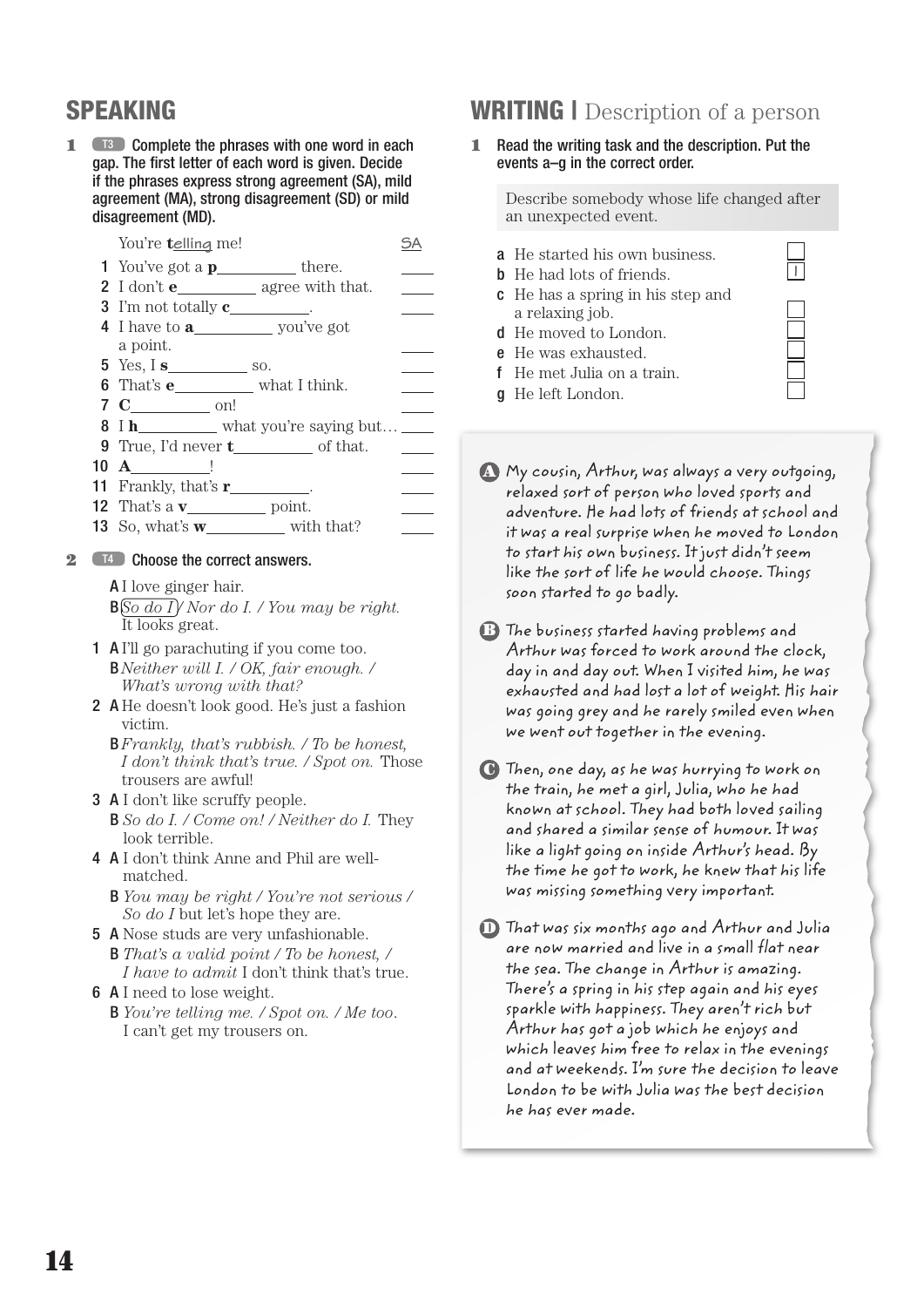#### 2 Match sentences 1–4 to paragraphs A-D.

- 1 Description of the person before the change.
- 2 Description of the person now.
- 3 Introducing the person.
- 4 Description of the event which caused the change.
- 3 Match the underlined phrases from the text (1–8) with the phrases which have a similar meaning (a–h).
	- 1 He was a relaxed sort of person.
	- 2 He moved to London to start his own business .
	- 3 Arthur was forced to work around the clock .
	- 4 He had lost a lot of weight.
	- 5 His hair was going grey.
	- 6 They shared a similar sense of humour .
	- 7 There's a spring in his step .
	- 8 His eyes sparkle with happiness .
	- a very long hours
	- **b** losing its colour
	- c show the joy he is feeling
	- d had an easygoing personality
	- e laughed at the same things
	- f sense of happiness and optimism in his body language
	- g set up a company that he owned
	- h was much thinner than before

#### The sentences below come from a similar description. Put the verbs in brackets into the correct tense.

When he was young…

- 1 he (like)  $\_\_\_\_\_\$  parties.
- 2 he  $(not/be)$  very impulsive.
- $3$  he (wear) \_\_\_\_\_\_\_\_\_ trendy clothes.

When I saw him two years ago…

- **4** he (change) \_\_\_\_\_\_\_\_\_.
- 5 he (wear) \_\_\_\_\_\_\_\_\_ scruffy clothes.
- 6 he  $(\text{lose})$  weight.
- 7 he (be) \_\_\_\_\_\_\_ very aggressive. Since he got a new job…
- 8 he (become) \_\_\_\_\_\_\_\_ much more confident.
- **9** he  $(make)$  new friends.
- 10 he (buy) lots of new clothes.

Now…

- 11 he (be)  $\_\_\_\_\$  very ambitious.
- $12$  he  $(look)$  exhausted.
- 13 he (not/have) time to relax.

#### 5 Complete another description using the phrases in the box. Use capital letters where necessary.

 at school but he changed then, one day I had been at university when I left home I also had make a fresh start I had seen the more I thought about were always very

 Describe a person who has changed the way you see yourself.

**At school** I was always quite self-conscious about my height. I was the shortest boy in my  $class$  and  $1$   $\_\_\_\_\_\_\_\_\_\_$  very curly hair and freckles which I hated. My clothes  $2$   $\frac{2}{\sqrt{2}}$  unfashionable as my mum

bought them all.

 $^3$  \_\_\_\_\_\_\_\_\_\_\_\_\_\_\_ to go to university, I really wanted to  $\sqrt[4]{\phantom{a} \phantom{a}}$  . I bought myself some more up-to-date clothes and tried to be more confident and outgoing. I couldn't do anything about my hair and freckles but I tried not to worry about them too much. The fresh start lasted for about a week and then I became my old, quiet self again.

 $5$  **for about a month when** I  $q$ ot to know Nathan. $6 \underline{\hspace{1cm}}$ him and thought he was a bit too conceited and full of himself.  $7 \_$  he told me that he admired me. He explained that everyone he knew at college was putting on an act and trying to be someone else. I was the only honest one there.

I was speechless.

 $\equiv$  what Nathan had said, the more I understood. I felt comfortable about my looks and character. That made me more confident and I started to make a lot of friends. Thanks to Nathan, I'm happy with who I am now. We're not close friends<sup>9</sup> my life more than anyone.

6 Follow the instructions.

Opisz osobę, którą podziwiasz ze względu na jej charakter i osobowość. Wypowiedź powinna zawierać od 200 do 250 słów.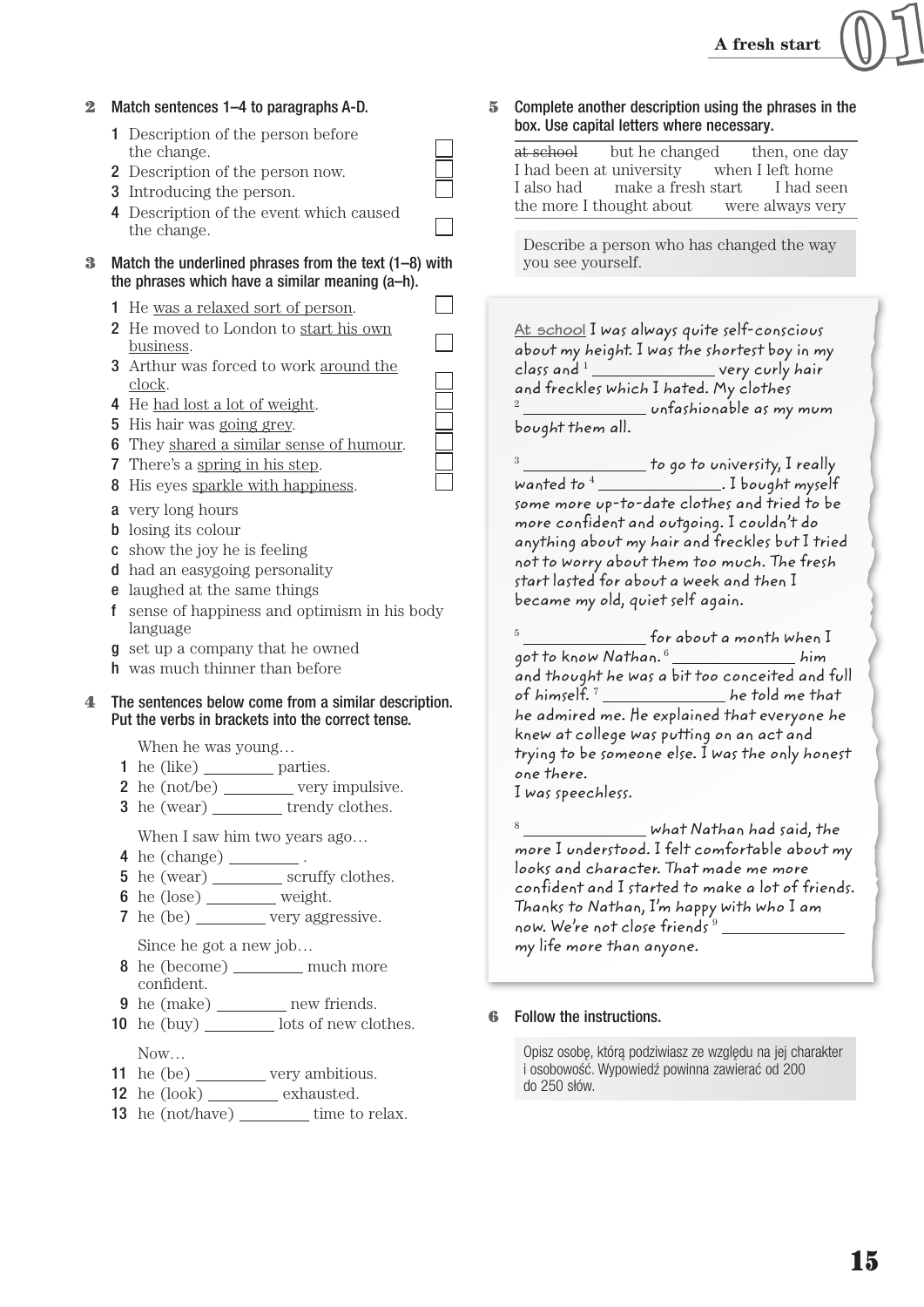# WORD LIST

Personality and emotions a shadow of one's former self adventurous

aggressive ambitious annoying biased bore (n) cautious chatty conceited confident critical disruptive dull even-handed evil full of oneself fun-loving furious good-natured harmless ignorant impulsive incompatible infantile **insecurity** interior knowledgeable about sth lost mature (adj) modest nasty outgoing predictable reasonable relaxed reserved self-conscious sense of humour serious sophisticated speechless superior tense unsteady well-matched **Cyberculture** contributor de-lurk FAQs flaming

lurk lurker netiquette netizen newbie participant troller

Idioms day in, day out fall into a tran get sth off your chest get your priorities right hold your tongue land (a job) make fun of spring in your step take a leap into the unknown the bare essentials work around the clock

#### Appearance

**General** cute exhausted fit (adj) image (n) lose weight makeove plain (adj) rough slim sloppy sporty untidy weak well-groomed Hair **hlond** curly frizzy ginger shoulder-length

spiky straggly wavy windswept **Accessories** hair clip nose-stud **Complexion** drawn (adj) freckles wrinkled **Posture** stooped unsteady upright Eyes sparkling tired unfocused **Clothes** casual elegant fashion victim scruffy smart (adj) trendsetter trendy unfashionable up-to-date **Other** ambush (n) analysis

assault (n) attack (v) attacker bait (n) brief (adj) caricature clueless combat (n) combatant community complimentary cure (v) deadline defeat (n) deserve destined for dispute (n) disrupt drown engage entertain etiquette fire off focus (n) frontal frustrating go silent impulse in-depth indication insult (n) intention intriguing invisible irrelevant lengthy mediation miss the old you mysterious offend sb parachuting pity (n) pressure rambling reassuring response resume reveal revolve around sth snappy social gathering speculate spoil spot on stimulating stumble stupidly subtlety tactic threat thrill (n) torture (v) unexpected unwelcome work out worrying<br>vell (v)

# **VOCABULARY**

#### 1 Complete the missing adjectives. Use one letter in each gap.

Mark never brushes his hair or irons his clothes. He always looks  $\underline{\mathsf{u}}$  n  $\underline{\mathsf{t}}$  i d  $\underline{\mathsf{v}}$ .

- 1 Emily's really tired. Look at her eyes, they are red and  $-$  f  $-$  s  $-$
- 2 Maria never thinks before she buys something. She's very  $p_ - p_ - s_ - v_$ .
- 3 Everyone's wearing these clothes this year. They're really  $r - d$ .
- 4 Natalie doesn't say much. She's quite shy and  $=-\frac{S}{V}=-\frac{V}{V}=-\frac{S}{V}$
- 5 Oliver always takes care of his appearance. He's very  $-1$   $\circ$   $\circ$   $\circ$ .
- 6 Frank wants to get a top job and make lots of money. He's very  $m - 1 - i - s$ .
- 7 People were laughing at Cathy's clothes because they were so \_ \_ f \_ \_ \_ \_ o\_ \_ \_ l \_.
- 8 Sara looks lovely in that  $\log_2 1 g = t$  dress.

#### 2 Match the adjectives in the box to their opposites 1–8.

| critical      | even-handed | infantile | intriguing |
|---------------|-------------|-----------|------------|
| knowledgeable | modest      | snappy    |            |
| well-matched  | worrying    |           |            |

rambling **snappy**

- 1 biased  $\_\_$
- 2 complimentary
- 3 conceited
- 4 dull
- 5 ignorant
- 6 incompatible
- 7 mature \_\_\_\_\_\_\_
- 8 reassuring

#### 3 Complete the sentences with the correct adjectives from Exercise 2.

Dan's stories are always very rambling. He writes pages and pages and no-one can understand them.

- 1 Don't ask Louisa to judge the singing competition. Anna is her best friend so she will be .
- 2 Mick is really \_\_\_\_\_\_\_\_. He always thinks he's better than everyone else.
- 3 Pete's really . You'd think he was five, not seventeen.
- 4 Stella was really negative about my performance in the school play. Why does she always have to be so .
- 5 Chris and Paula are very \_\_\_\_\_\_\_\_. I'm sure they are going to get married one day.
- 6 My brother loves computers but he's really about anything else.
- 7 I was really nervous about my exams but my teacher was really \_\_\_\_\_\_\_\_\_ and made me feel much better.
- 8 The book was great but the film was quite . They should have had a different director.